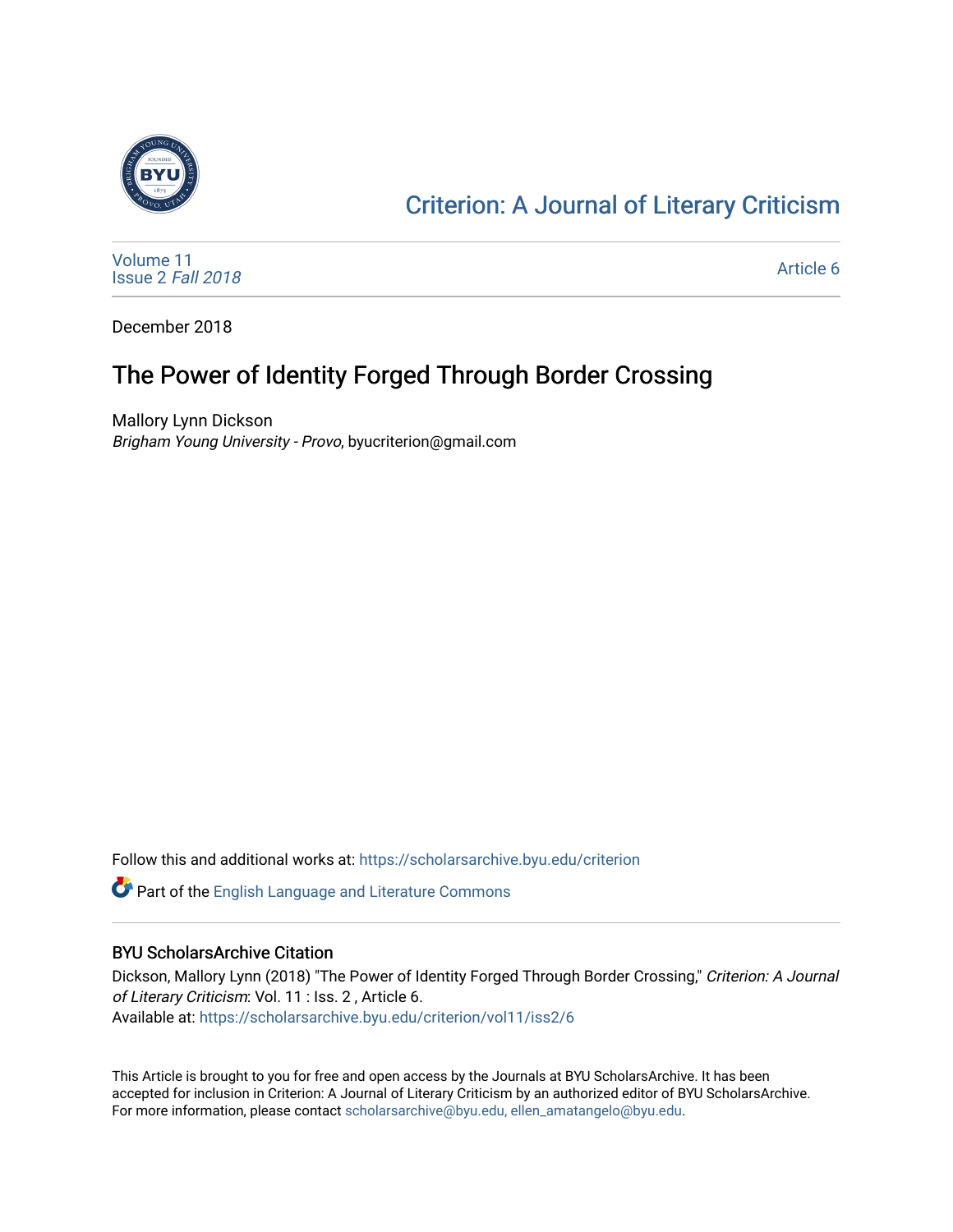# the power of identity forged through border crossing

*Mallory Lynn Dickson*

. For the characters in Sandra Cisneros' novel *Caramelo*, physical and mental border crossings affect their understanding of self-identity. Celaya Reyes, the book's narrator, and her family cross physical and cultural borders between Mexico and the United States, where they misunderstand and are misunderstood by those native to the United States. Their journey also takes the Reyes across mental borders, where they attempt to reconcile the past, the future, and a strange in-between space called "Nepantla." Nepantla refers to coming to terms with the reality of living between two cultures and countries or "a way for marginalized populations to be rewired and gain a deeper understanding of self" (Ramirez 304). Through Nepantla, Lala finds herself stuck between various physical locations, feels disconnected from both Mexican and American culture, and tells stories and witnesses experiences of people who are stuck halfway between life and death. Mental, physical, and in-between border crossings define Lala as a girl who is not only connected to a Mexican family, but to her American home as well; she is able to bridge the gap between the two cultures of Mexico and the United States, remembering her family's past as she moves into her future. In the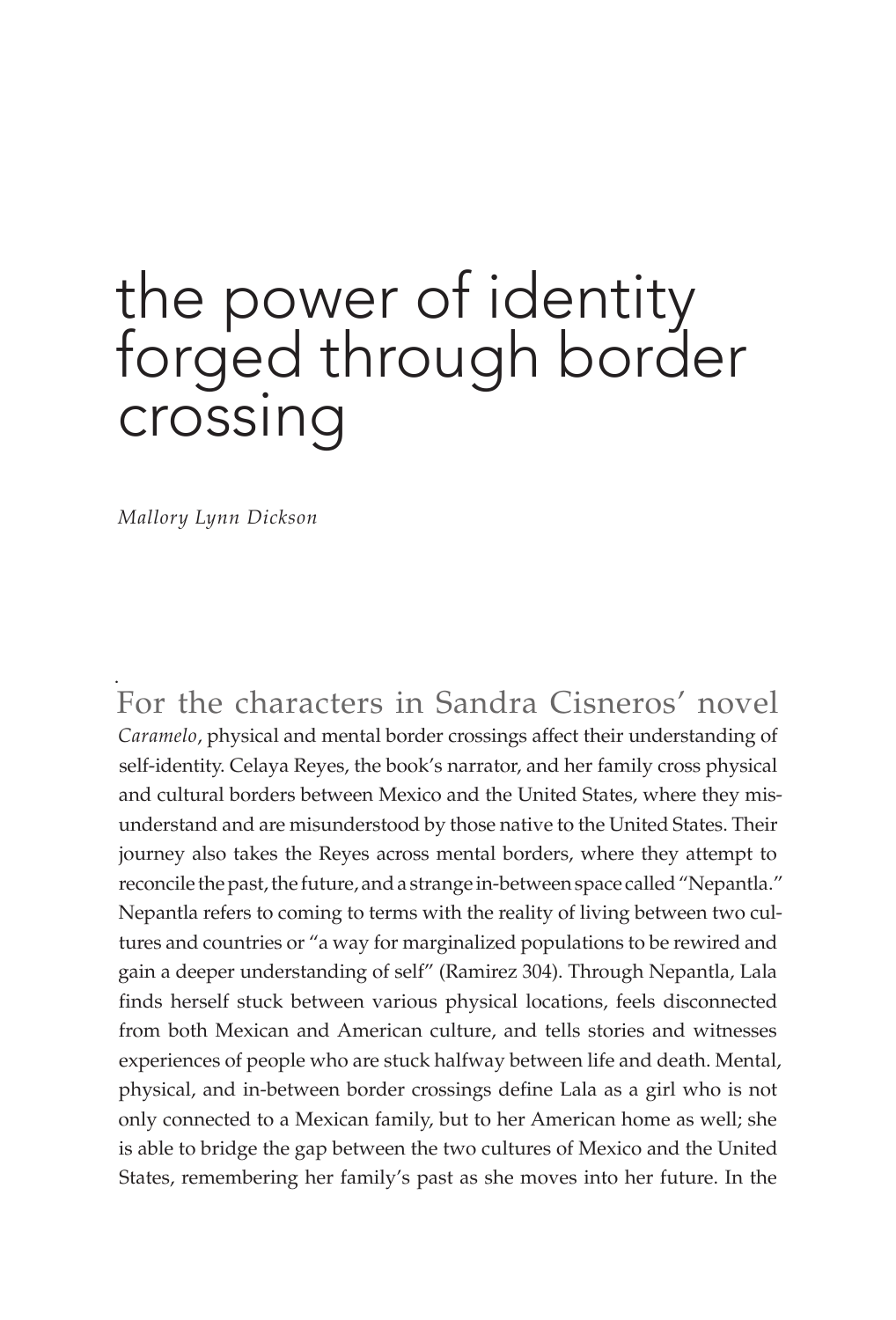following analysis, I will explore Lala's encounters with physical, cultural, and mental border crossings. After analyzing how these border crossings force Lala to question her identity, I will discuss Nepantla and how this in-between experience helps Lala discover her Mexican roots and American future, serving as a blueprint to help other Mexican-Americans cross borders successfully by sharing their stories.

Lala does not comment on how crossing the border between the United States and Mexico affects her family for either good or bad, although she states that while "crossing the border, nobody feels like singing" (Cisneros 16). In fact, having a physical border between the two countries creates a "third country" or "border culture"; borders generally "define the places that are safe and unsafe," create a "dividing line," and are often "a vague and undetermined place created by the emotional residue of an unnatural boundary" (Anzaldua 3). Lala crosses the border a handful of times throughout the novel, and these crossings make her question her heritage and identity. She notices this dividing line, stating that "as soon as we cross the bridge everything switches to another language . . . sweets sweeter, colors brighter, the bitter more bitter" (Cisneros 17). Having family in both Mexico and the United States and knowing both Spanish and English, Lala is literally living in this third country. Her family crosses the border every year, and Lala points out that "every year I cross the border, it's the same—my mind forgets. But my body always remembers" (18). Lala is both American and Mexican, although not wholly either. Having grown up in the United States, Lala and her siblings are more comfortable speaking English and living in the U.S. In fact, when Lala's brother Rafa is left in Mexico for a year, he says that he felt as though he had been "abandoned by [his] parents and left in a country" where he didn't "have enough words to speak the things inside of [him]" (23). Rafa and his family not only cross into a different country every year, but they cross cultural borders as well.

These cultural border crossings create prejudices between United States citizens and Mexicans. Lala's family that live in Mexico label United States citizens as reckless and barbaric. Soledad, Lala's grandmother, tells Lala not to pretend she is not Mexican and to remember that "in this country we don't throw food away" (55). Even during Lala's infancy, her grandmother sees Lala as more American than Mexican. A family friend, Señor Juchi, thinks that taking advantage of girls is just what happens "to girls over there on the other [American] side" (392). Lala's father adds to this negative image,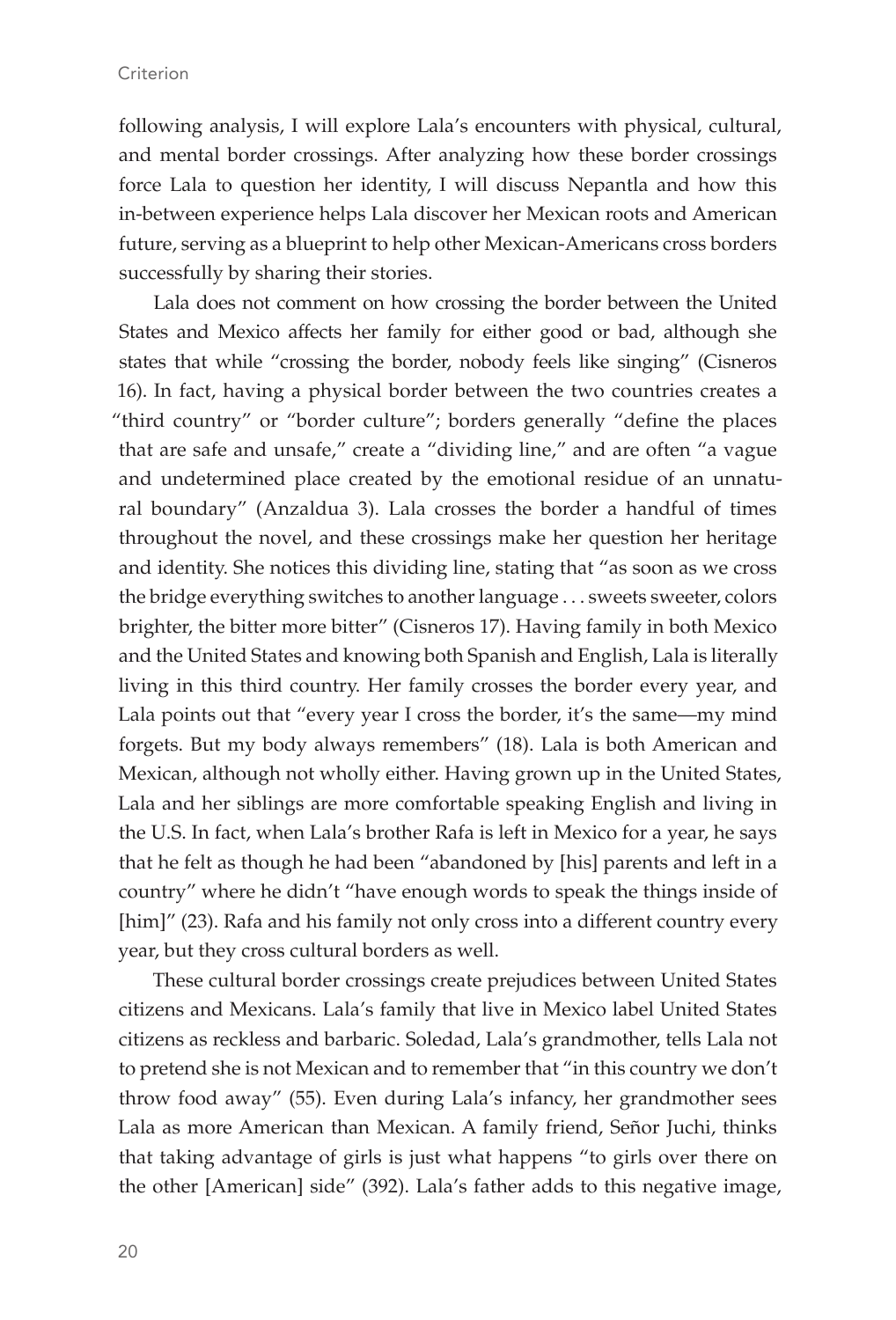claiming that Americans are "ignorant" people who "can't bother to learn" about the family's Mexican culture (308). Even though the family lives in Chicago and Texas, they raise their children with Mexican culture and values. This difference is highlighted when a man gives Lala a handshake and calls her by her first name. She claims that his behavior is "rude, like barbarians, but they don't know any better" (320). Although Lala's family has crossed the border and now lives in the United States, they retain "ties with their country of origin" and struggle to write their own story (Baron 99). Although Lala lives in the United States and holds United States citizenship, she values her Mexican culture and heritage over her American status.

Similar to the misunderstanding of Americans from a Mexican perspective, those living in the United States judge Lala and her family as Mexicans who all look alike, have no worries, and have fewer values. Lala encounters people at school that ignorantly believe all Mexicans look the same. Because Lala does not look like the stereotypical Mexican, she is mocked. Lala points out that, contrary to theses opinions, "there are green-eyed Mexicans. The rich blond Mexicans . . . The curly-haired, freckle-faced, red-headed Mexicans" (Cisneros 353). A man Inocencio meets claims that Mexicans people only "live for the now. The past and the future mean nothing to them. They are people who live in the clouds and are better off for it" (211). Even after crossing the physical border between the U.S. and Mexico, Lala's family faces multiple "borders" within a U.S. society that "tolerates them but does not embrace their culture" and knows little about their Mexican upbringing (Montes 131). Instead of treating the Reyes with respect, U.S. society treats Lala's family like thieves or low class citizens. Soledad notices that when they cross the border into the United States that "instead of being treated like the royalty they were, they were after all Mexicans, they were treated like Mexicans" (Cisneros 289). When she says "treated like Mexicans," she refers to the incorrect belief that Mexicans are criminals or lower beings. Lala and her friend also experience this prejudice when they leave a store and face accusations of stealing. This angers Lala, who asks herself if they have been accused because they are "brown," or Mexican (338). These cultural borders challenge Lala's identity on all fronts, defining her as an outcast to both Mexicans and Americans.

The family's border crossing challenges Lala, who must choose to accept the United States as either her home or as a type of prison. This prison, where Latinos find themselves "unwittingly stranded . . . has less to do with the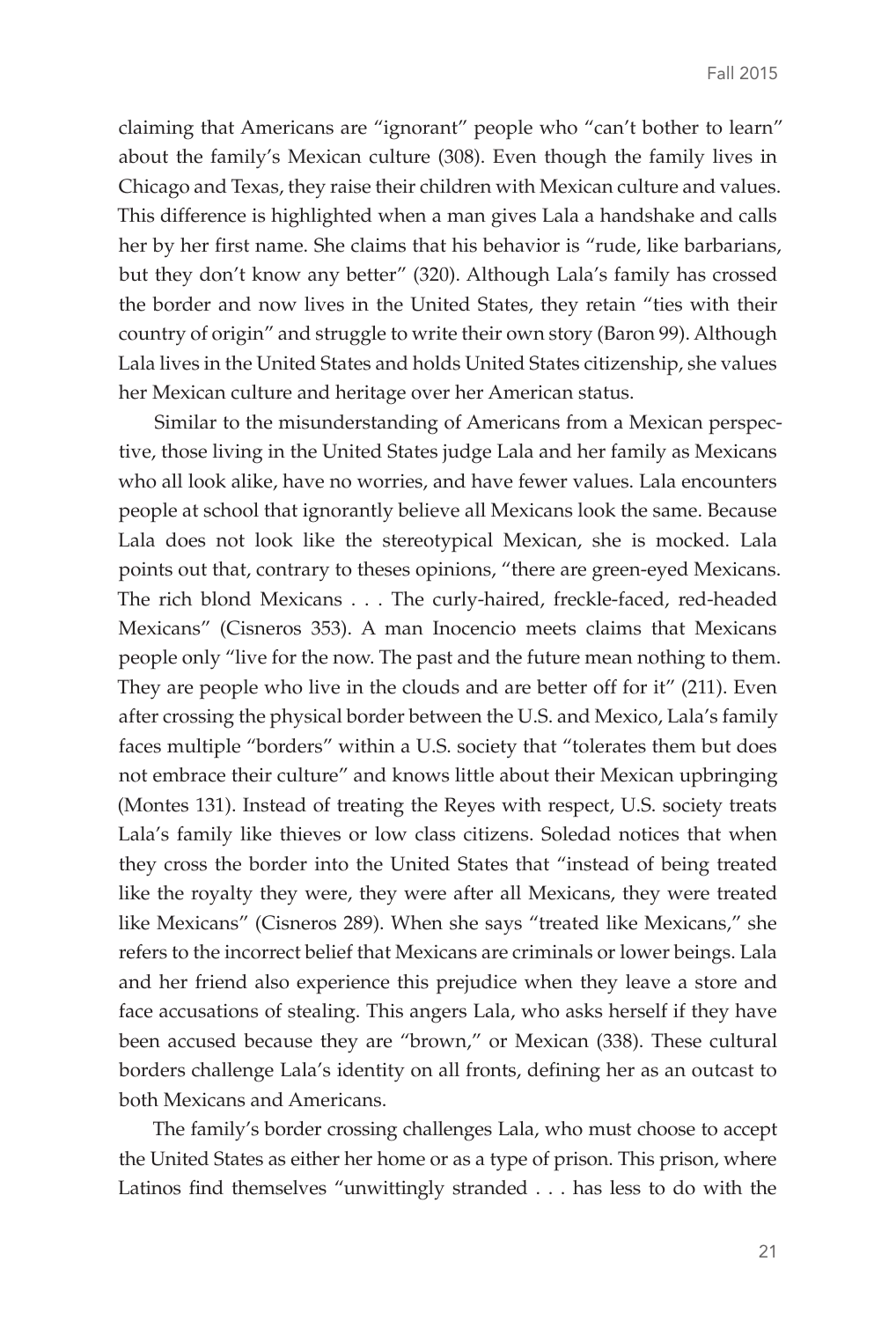violation of the line created by some other hand and more to do with the future once the crossing has occurred" (Muñoz 72). While Lala's parents make the decision to cross the border into the United States and make it their new home, they cannot make the choice for Lala, who is the "future" result of the family's crossing. Because the border has been crossed, Lala enters a "no man's land, the place in which you cannot go back but never fully belong, a place of extreme anxiety about the joy of belonging, the escape from restriction and pain, and the . . . threat of being . . . found wanting" (Walkerdine 12). Due to the cultural judgment of her American peers and Mexican family, Lala is constantly "found wanting." People at school ask her if she is Mexican "on both sides," and that she "sure doesn't look Mexican" (Cisneros 352). Her own mother describes her as "a girl born on the other side who speaks Spanish with an accent" (208).

Lala's "no man's land" is understood in terms of the family's past, present, and future. On top of the physical and cultural borders she constantly crosses, Lala crosses the mental border of trying to reconcile the past with the future. She mentions several times that both she and her family live in the past. Lala's grandmother, Soledad, suffered in her marriage, "haunted by [her husband's] future and terrorized by [his] past" (184). Inocencio, Lala's father, faces accusations of living in the past as well (292). Lala obsesses over the past, describing the family's trip to San Antonio as "dragging the past" with them (304). She directly compares the past with the border between Mexico and the U.S. when she says, "In less than three hours we could be at the border, but where's the border to the past, I ask you, where?" (380). This border between the past and the future is a type of physical entity in *Caramelo*. Lala laments her current circumstances and turns to less complicated and hypothetically "happier" times in search of respite. However, she recognizes quickly that she is unable to cross the border into the past and is constantly being pushed towards her own future.

Even more than the physical and mental border crossings of the book, the moments stuck between borders impact the lives of Lala's family. These moments of Nepantla effect both the Reyes' physical location, their mentality, and their movement between life and death. Nepantla, caused by physical location, occurs when the Reyes move to San Antonio. Soledad decides to move to the United States after her husband dies. However, after the move she realizes "she missed her old house too much and was too proud to admit she'd made a mistake. She couldn't go backward, could she? She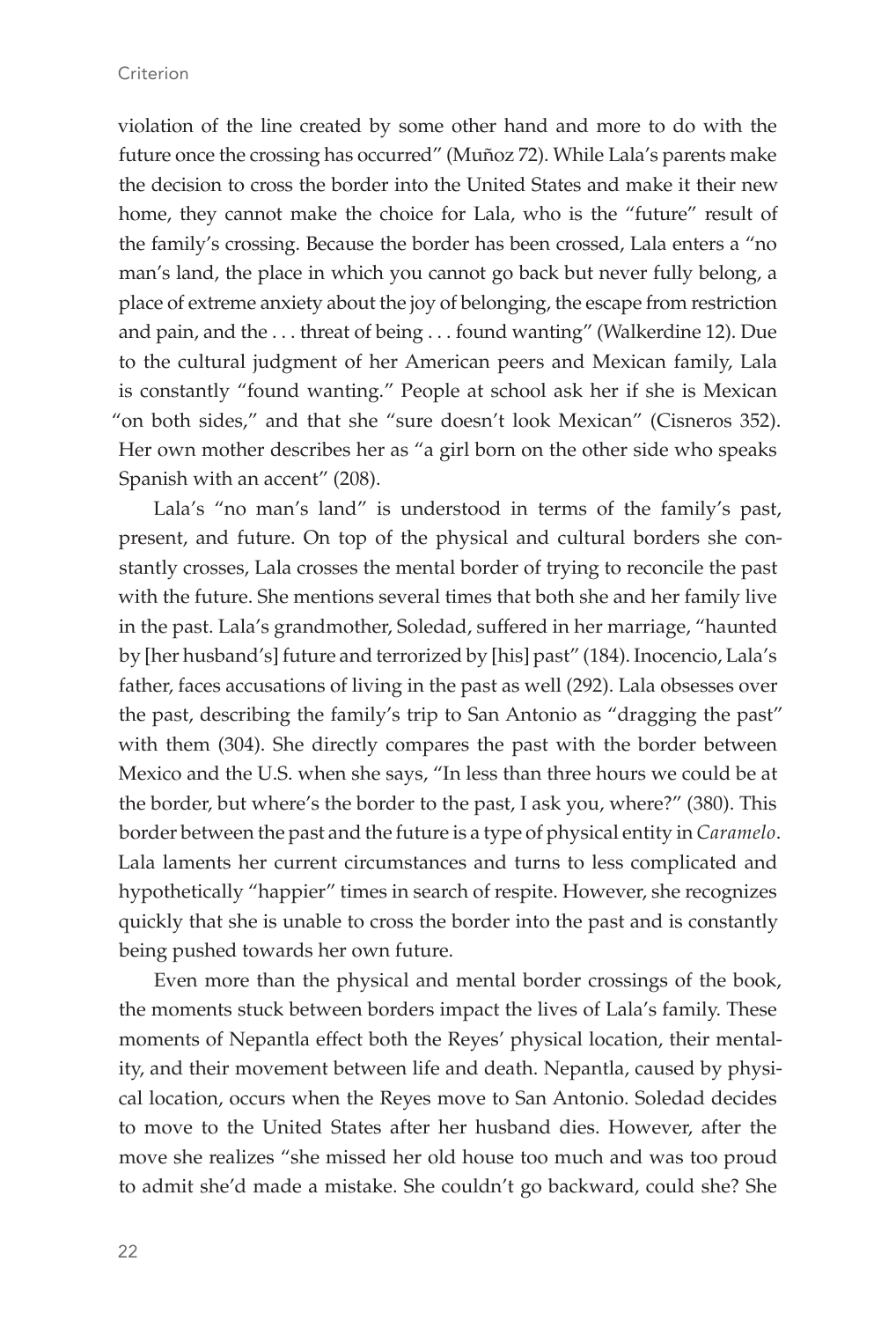was stuck, in the middle of nowhere it seemed, halfway between here and where?" (287). Soledad straddles two worlds: the world of Mexico and the world of the United States. She experiences Nepantla, which represents "the liminal space in between zones, where a process of transformation begins," and where Latinos realize "they exist in two worlds" (Ramirez 305). Soledad begins to transform after the move, realizing how much she took for granted in Mexico. She misses her independence and dislikes feeling like a burden to others. After she moves in with Lala's family, she crosses borders once more, becoming "aware of that familiar feeling of shedding her body once again. It both delighted and frightened her" (Cisneros 347). By speaking to her granddaughter after she passed on, Soledad attempts to move beyond the borders of life and death but finds herself stuck in Nepantla once more. Soledad speaks to Lala and asks Lala to tell her story, but Soledad cannot cross the border into the afterlife or the border into earth life. It is only after Lala tells Soledad's story that Soledad crosses the border into the next life.

The move from Chicago to San Antonio causes Lala to question where she belongs. She asks her father, "Home? Where's that? North? South? Mexico? San Antonio? Chicago? Where, Father?" (380). She realizes that she identifies with both her Latino and American home. Lala asks her father these questions because she believes that at some point each of these places was home. She and her family cross the border between Mexico and the U.S. every year; this border crossing feeds Lala's strong desire to understand her identity. This new identity connects to each identifying aspect of her person: race, gender, and class. Through crossing "symbolic borders and border crossing along institutional, racial, gender, class, and sexual orientation lines," questions of identity arise (Gallo 182). Lala and her family move to Texas, a state connected to the border. Living on the border of two cultures, languages, and worlds, Lala attempts to keep "intact [her] shifting and multiple identity and integrity" (Anzaldua preface). Although she has grown up in the United States, Lala seems to relate more to her Mexican roots. At school, she defends her Mexican heritage, identifying herself as Mexican even when other kids at school call her "a white girl" (Cisneros 354).

Lala notices in San Antonio that many of the street names and signs are in Spanish, and she describes living in Texas as "almost like being on the other side, but not exactly" (304). Similar to Soledad's reaction to moving to the U.S., Lala suggests that her father regreted that "he moved [the family] to San Antonio, a town halfway between here and there, in the middle of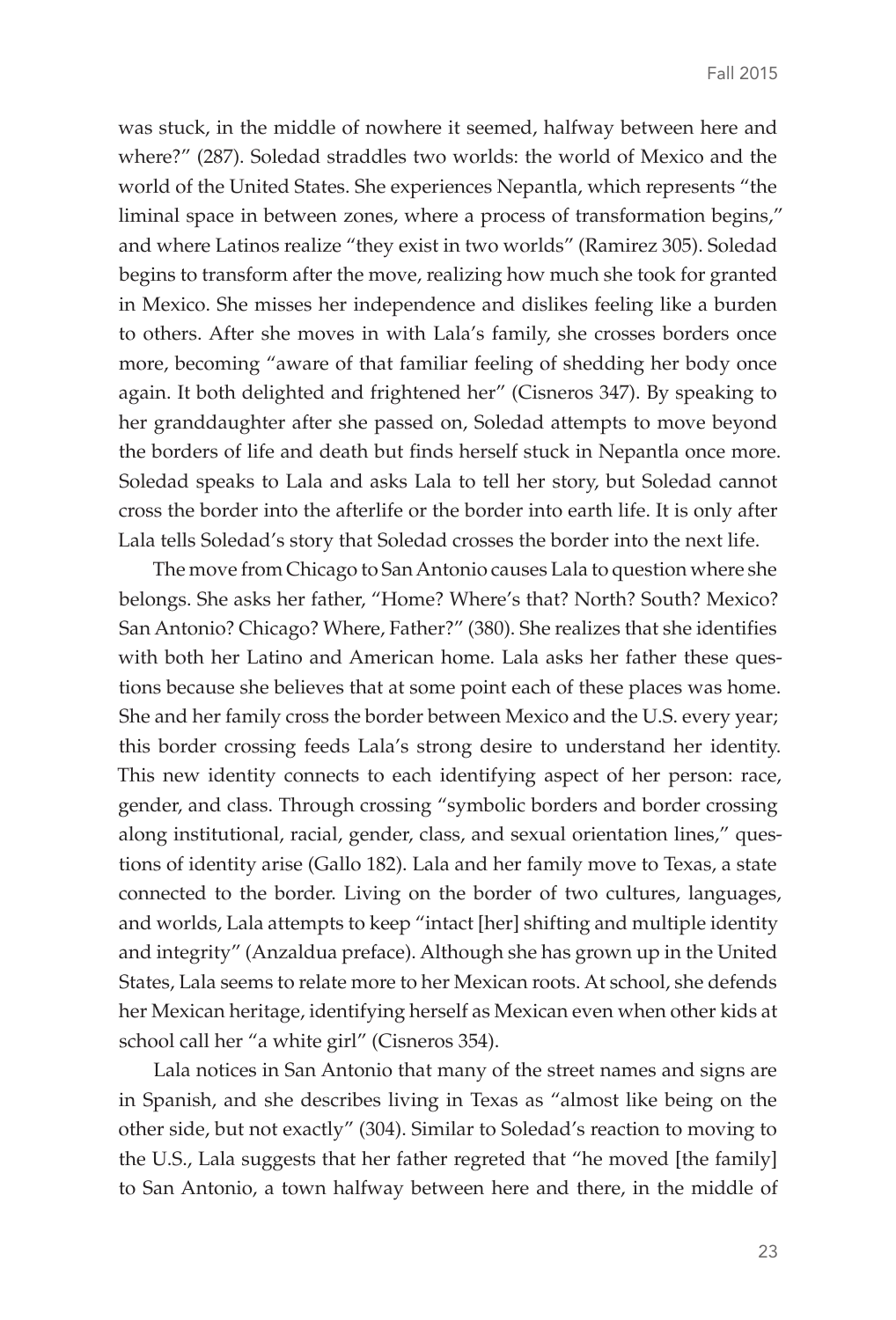nowhere" (380). Moving to Texas leads not only traps the family between physical borders, but it leaves them trapped in mental borders as well.

This feeling of living in the middle of nowhere causes Lala to question where she belongs. She complains, "I never belonged here. I don't know where I belong anymore" (356). The Reyes struggle between their expectations of how Mexico and the United States should be and how they are in reality. Lala feels ties to Mexico, a place connected to her childhood. However, when she revisits her grandmother's town she realizes that her memories of Mexico may be incorrect. She describes her grandmother's street as "smaller than I remembered it. Noisier. Could it have gotten noisier, or could it be I forgot the noise . . . How come I never remembered being scared?" (261). These thoughts about her grandmother's street reveal how Lala also crosses the borders of memory, unable to retrieve a perfectly clear image of her past.

Cisneros encounters the same problem as Lala as she attempts to mentally cross over the border between her present and past memories of Mexico. She says, "I don't know how it is with anyone else, but for me these things, that song, that time, that place, are all bound together in a country I am homesick for, that doesn't exist anymore. That never existed. A county I invented. Like all emigrants caught between here and there" (434). Cisneros realizes that, similar to physical borders, she cannot cross the borders of her past memories without creating a place that "never existed." Lala is unable to discover her true identity until she visits Mexico again, older and without her family. Only when she returns does she realize that her childhood summers spent in Mexico were in a place she had mentally created. Lala's self-discovery begins by realizing the power and duplicity of these mental borders. She spends the first half of the book believing that Mexico is some kind of sanctuary where she will find the happiness and a sense of belonging that eludes her in the United States. However, Lala's later visit to Mexico is anything but ideal. Realizing that Mexico is not the perfect safe haven she thought it was, she returns to the U.S. and makes new memories and a new home there.

Although Lala has crossed the physical border between Mexico and the United States multiple times, faced judgment from family and persecution from classmates due to cultural borders, struggled to reconcile the past with the present, and experienced Nepantla, she pieces together her identity only after understanding the shifting borders between life and death. Before her encounter with Soledad, Lala attempts to come to terms with her identity in a vacuum, using only herself as reference. However, after unearthing and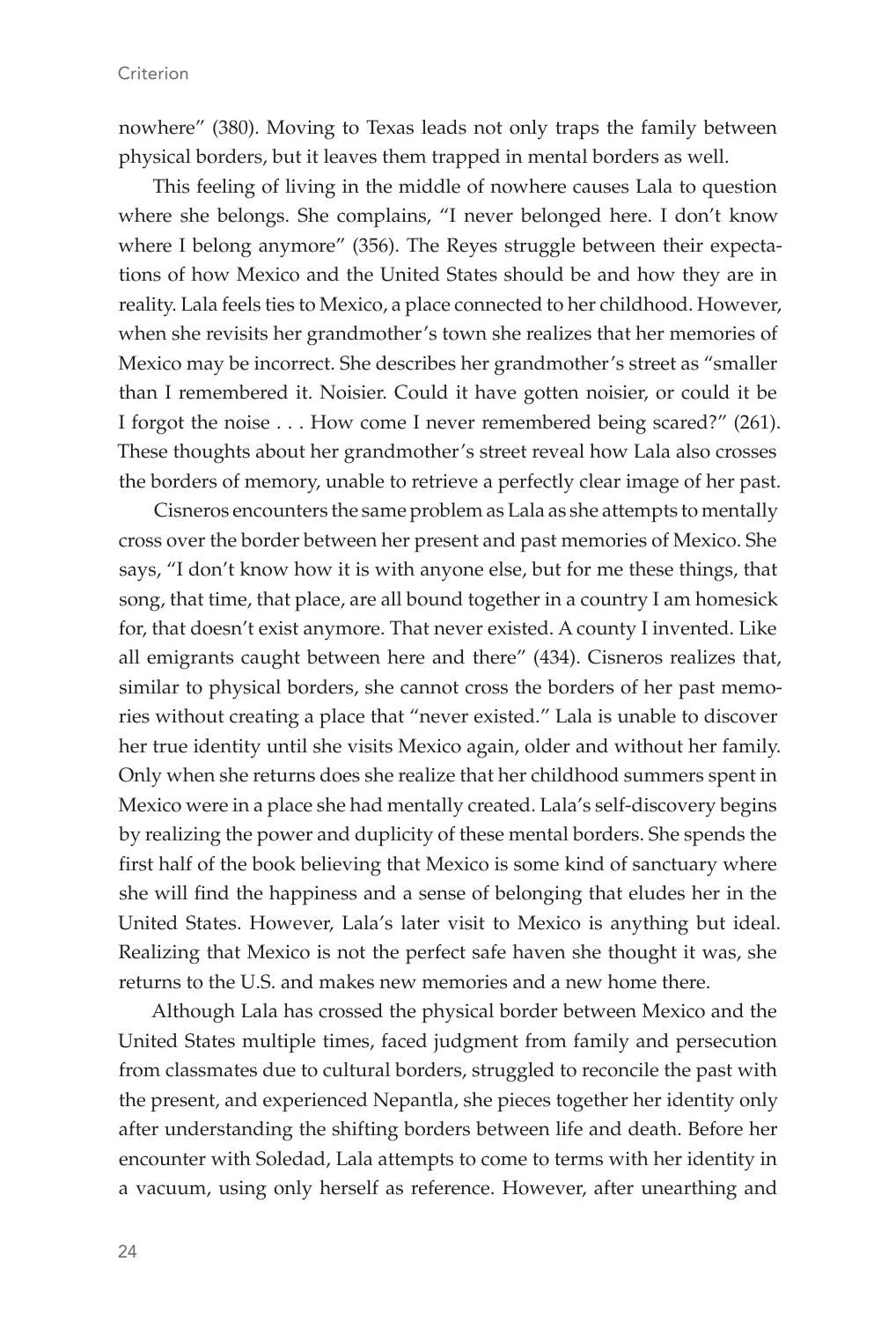recreating the story of her family Lala begins to understand just how thin the border is between life and death. Even though her grandmother died, Lala continues to communicate with her. The two become co-creators of Lala's identity, weaving together fact and fiction, Lala's life and Soledad's life. Cisneros refers to death as crossing a border on the acknowledgments page of *Caramelo*, where she states that those who have died "slipped across the border from this life into the next" (444). Lala also writes about death in terms of border crossing and decides to write the story of her family. This decision makes her a speaker for those who have passed on.

Lala, the one telling the story and using artistic license to capture the emotional truth of the Reyes (rather than the strict historical facts), emphasizes the prison between life and death for a reason. She recognizes during the course of the novel that she is inseparably connected to her ancestors, especially Soledad. Lala even says, "the Grandmother's face in mine. Hers. Mine . . . Amazing the way I look different now, like my grandmother is starting to peer out at me from my skin" (394). Lala's path to discovering her true identity and learning how to voice her border crossing experience is found through Soledad, especially after Soledad dies but her spirit lingers on, a spirit only Lala can see. Soledad emphasizes the border that prevents her from moving from this world to the next. She feels "so lonely being like this, neither dead nor alive, but somewhere halfway, like an elevator between two floors" (408). Lala also feels caught in Nepantla, trapped between her Mexican and American heritage, her family and friends, and the past and future. Soledad specifically asks Lala to help her cross over this border, even though the two were never close in life. She and Lala have a conversation, where Soledad begs Lala to "help [her] cross over," and Lala asks if Soledad can "get somebody else to carry [her] across" (408). After Soledad explains that only Lala can see her, Lala serves as a bridge from life to death. However, instead of only helping Soledad cross borders, Lala herself crosses her own borders of self-discovery.

At the end of the book, Lala attends a party where she thinks she sees a crowded dance floor full of "everyone, but everyone, moving in a lazy counterclockwise circle. The living and the dead" (424). Her family connections, regardless of physical borders keeping them apart, lead Lala to discover her identity. By crossing the physical border between Mexico and the United States, Lala realizes that she is both Mexican and American and that her family has roots in both countries. At first this is challenging because Americans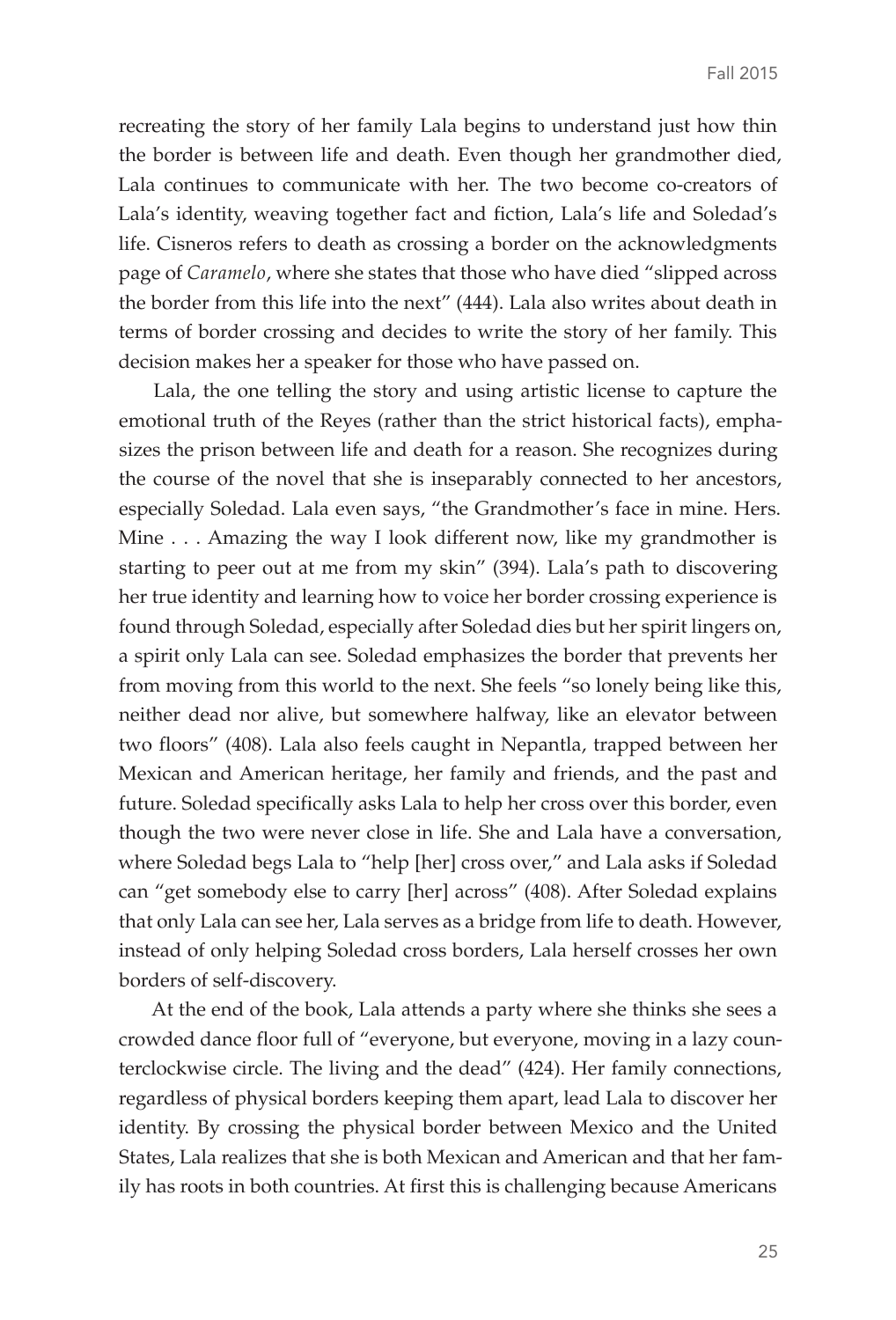#### **Criterion**

challenge her American status and Mexicans challenge her Mexican roots. This leads to mental border crossing, where Lala tries to cross into her past in an attempt to hide from her future. Lala is clearly stuck between these several borders in the last third of the book. However, it is also during this difficult time that she realizes her deep connection to both dead and living relatives.

Instead of deciding to be only Mexican or only American, Lala understands that inhabiting the middle ground gives her power. Lala's power comes through the art of writing her family's story, allowing her to reconcile her inward clash of identities: old, new, and still forming. Lala effects powerful change through her sentences, using words that tell her family's story (and therefore her story) of crossing physical and mental borders boldly and unapologetically.

Lala not only represents a member of the Reyes family who learns how to successfully live between borders, but she also serves as an example for all Mexican-American people. Her ability to connect with both American and Mexican culture, while remaining firmly tied to her family, gives her stability. Instead of simply repeating the past and living the same life as Soledad, Lala chooses to live a different life. She listens to the mistakes made by her ancestors, and instead of remaining confined to her supposed "destiny," she trecks her own course. Lala, as well as all Mexicans who come to live in the United States, realize that "borders cross people, often without their choosing" (Valdivia 303). Lala represents the border crossing experience, demonstrating that the change from Mexican to Mexican-American is challenging but not impossible.

 Rather than casting off her Mexican culture and family, Lala discovers her identity by embracing them and their stories. By serving as the narrator to these family stories, Lala demonstrates what Mexicans can and should do: hold tightly to their Mexican heritage and values while embracing their new American home. By telling her story through art (in this case a book), Lala challenges current American literature. Her story, and the real stories of immigrants moving to the United States from Mexico, change the canon so that "American literature and culture… are no longer considered to be limited by the borders, or even powers, of the United States" (Nas 127).

*Caramelo* is a feat of American literature, a book that cannot be contained or restrained by its white readers. Cisneros, the voice behind Lala, wrote *Caramelo* for a mostly white audience. Instead of writing the book in such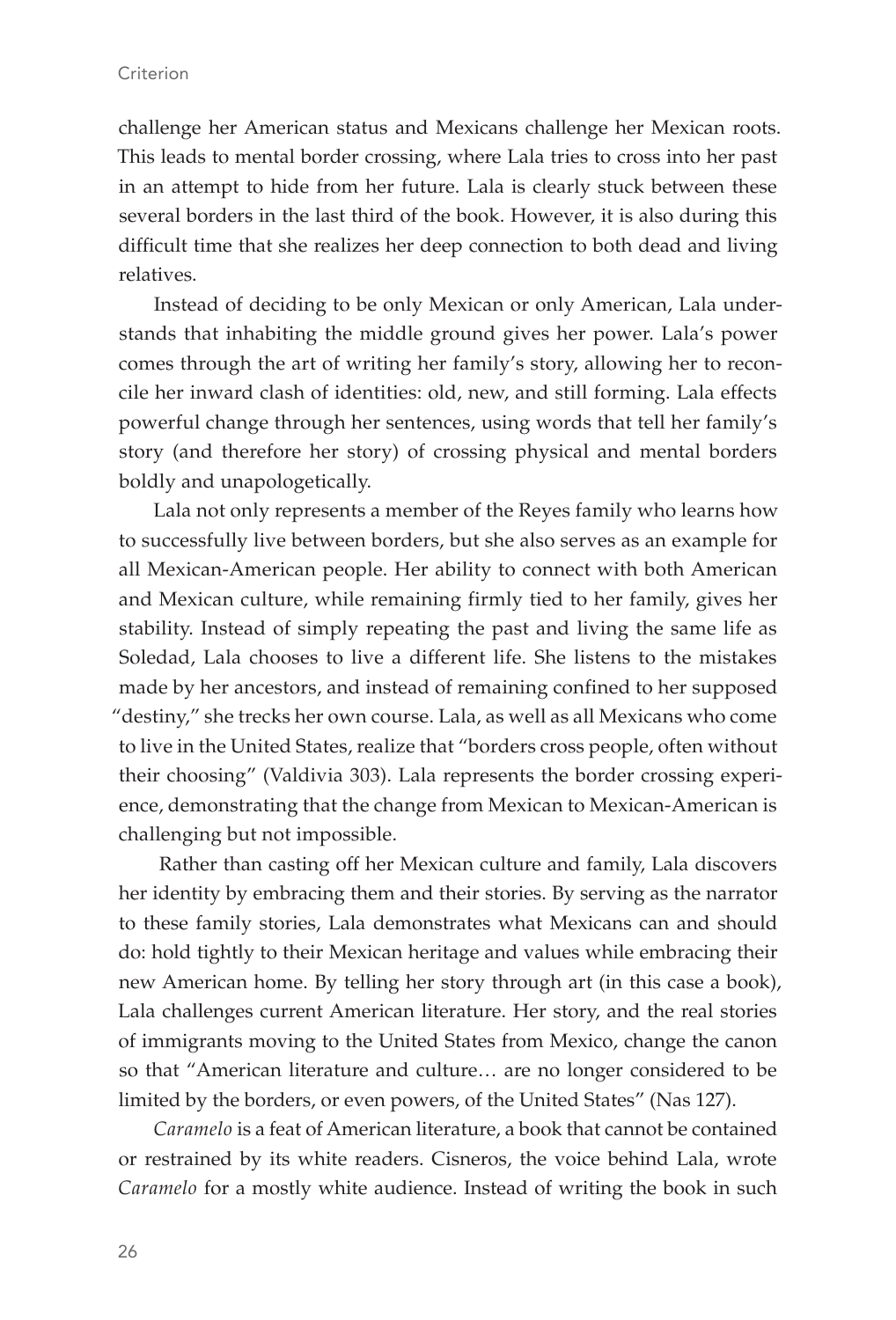a way that American readers can completely understand and relate to Lala, Cisneros leaves these readers in the middle of two borders. White readers have to reconcile a mix of Spanish words sprinkled throughout the text and read through various struggles of latino peoples. She invites her readers into Lala's family, only to hold them at arm's length. Like most Latino texts, the story catches white readers in the middle of Latino and American culture, refusing to completely reconcile the two countries. Readers are kept in a state of Nepantla, with the hope that they will be just as transformed as the characters they read about. Cisneros empowers her character Lala by making Lala the narrator and "author" of these family stories.

Lala's experience with border crossing teaches Mexican immigrants to challenge their past memories and future lives in their artwork and literature. This allows all Americans to become part of the Latino past and American future; these new Latino stories and depictions will become an integral part of American society, one where identity is formed—not stolen from the borders Mexican-Americans crossed and continue to cross. Lala represents a blueprint of the Mexican-American experience. Her story is not neat and perfect, but this blueprint shows what is possible and what must be overcome in order to find happiness while living between borders. Success is not achieved by simply getting over the border, but by remaining rooted in Mexican culture while growing American branches. Successful border crossing involves having the power and words to tell the many stories of Mexicans on their journey to become Mexican-Americans.